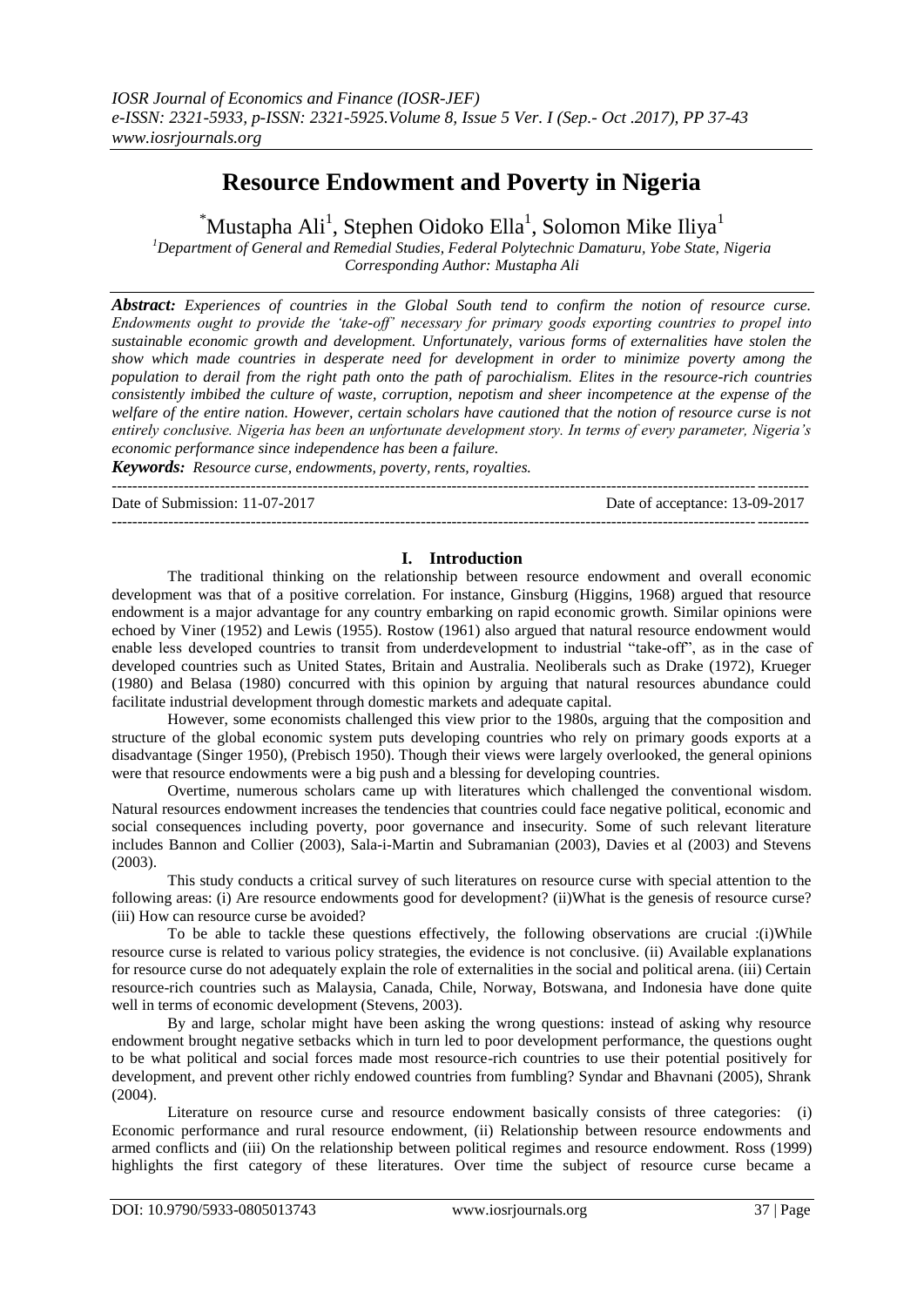multidimensional phenomenon, especially with the works of Collier and Hoeffler (1998), Wantchekon (1999) and Ross (2001a).

Definition of the term resource curse is not universally homogenous, as it varies from one perspective to another. Certain scholars view it in terms of specific commodities, example oil, minerals, etc. while others view it in terms of size of the primary sector.

#### **II. Is Natural Resource Abundance Necessary For Economic Development?**

Available evidence from existing literatures suggests that natural resourceendowments are generally bad for development. Here we analyse the evidence accordingly:

1. **Economic prosperity**: Wheeler (1984) opines that natural resources endowment reduces economic growth, especially within Sub-Saharan Africa; mineral-rich countries grew rather less than those without during the 1970s. Gelb et al (1988) argues that resource-rich countries experience terrible deterioration in their ability to raise investible capital domestically during the oil-boom era of 1971- 1983, unlike non-mineral endowed countries, which led to declining growth rates in hard mineral economies such as DR Congo, and stagnant growth rates in oil-exporting economies such as Nigeria (Auty,1993). Experiences of resource-dependent economies were examined by Sachs and Warner (1995), in which a large collection of data was analysed between 1970 and 1989. The outcome was that natural resources endowment was negatively correlated with economic growth. Those scholars who concurred with Sachs and Warner (1995) includes Gylfason et al (1999), Leite and Weidmann (1999) by producing similar results. Also examining large set of data, Auty (2001a) in his contribution on the subject, discovered that per capita GDP of resource-poor economies grew at rates far better than those of resource-rich economies between 1960 and 1990. Also, Neumayer (2004) came up with studies which confirm whether natural resources endowment had adverse effect on economic growth, that is, if growth is measured in terms of GDP less depreciation on capital to determine real income; his findings were affirmative.

Nankani (1979) argues that in terms of primary agricultural economies, negative growth rates were noticeable. Other setbacks include inflation, high unemployment rates, wages dualism and high external indebtedness. Export of manufactured goods is unlikely in resource-rich countries due to lack of adequate technology (Wood and Barge, 1997). Corruption has been identified as a major challenge in almost all resource endowed countries (Leite and Weildmann, 1999).

2. **Armed Conflicts:** Collier and Hoeffler (1998) concludes that natural resource abundance and armed conflicts are positively correlated, especially going by the experiences of 98 countries and about 27 wars. The authors observed that resource abundance increases the risk of secessionism and other forms of agitations for the control of the rents from natural resources. Available records suggest that issues of secessionism and civil wars are most likely in most resource-rich states (Collier and Hoeffler, 2002).

Other scholars argue that resource abundance tend to lengthen the duration of civil wars (Collier and Hoeffler, 1998) and with a curvilinear relationship. Doyle and Sambanis (2000) argue that income from natural resource is negatively correlated with resolution of armed conflicts. Fearon (2004) and Ross (2004a) also concurred with this assessment.

Caution is sought with regards to the notion of resource curse. Researchers have supported that the findings of such issues as cited earlier are prone to variation in measurement of the extent of natural resources endowment. The parameters are either in terms of ratio of countries' natural resources exports to GDP or the ratio of countries' primary exports to total exports. Whenever different yardsticks are employed, the results tend to yield minimum support to the notion of resource curse. In the works of Stijens (2001), it was observed that when endowments were measured in terms of levels of production and reserves instead of exports, it does not comply with the negative correlation between endowment and democracy.

Auty (2001a) observed that certain studies have used non-export based parameters of resource endowments such as Gylfason et al (1999) and Auty (2001), implying that such findings are richer than what critics of resource curse theory would like to believe. It is not clear whether those findings are robust to larger changes in the parameters ofnatural endowment. Also, it remains unclear that the percentage of primary export to GDP or the percentage of primary export to total exports is appropriate measures of natural resource endowments. Thus far, the consensus among scholars is that the major problem with resource endowment is that it leads to economic dependence or a biased export structure of the economy due to easy rents that accrues to the economy.

Isham et al (2002) suggests that the major development challenges in resource abundant couuntries is not the abundance per se, rather, the major challenge is the reliance on a particular type of resource. Sala-i-Martin and Subramanian (2003) opined that point source resources are well correlated with poor economic development but an endowment of diffuse natural resources was not.Leite and Weldman (1999) observed that iron ores and fuels are negatively related with weak economic growth on primary production in agriculture.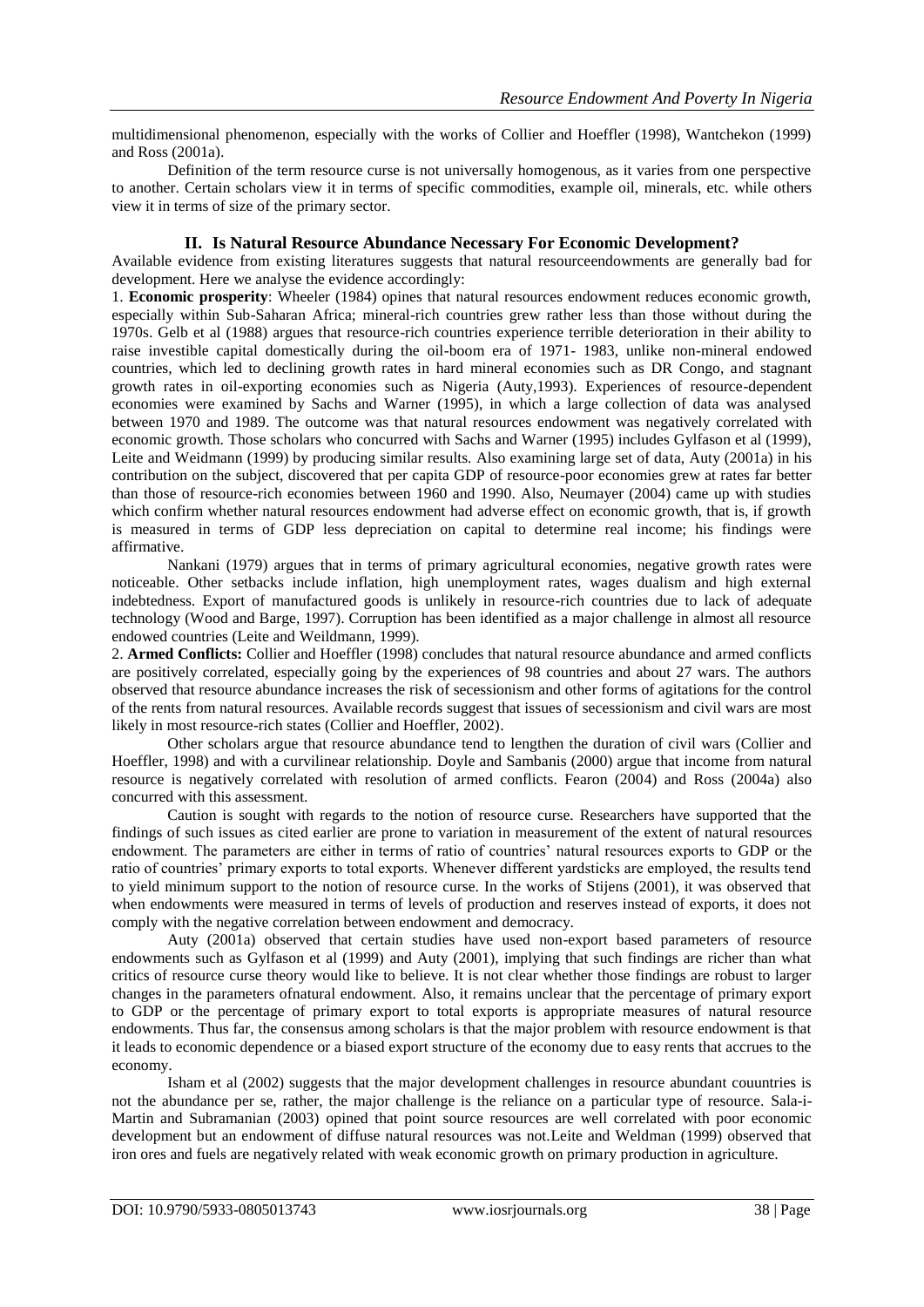## **2.1 Summary**

By and large, though there is significant evidence in support of the idea of resource curse, it is not entirely conclusive. There are numerous reasons on the issue of the measurement of key variables which casts suspicion on the findings of studies that are in support of the resource curse hypothesis, especially civil war outcomes and resource endowments. Secondly, it is not clear whether the curse in resource endowments applies to all resource-rich countries or just some of them. Thirdly, some researchers report findings contrary to the dictates of resource curse hypothesis, even when same parameters of relevant variables were used. There is no conclusive link that causation emanates from natural resource endowment to poor economic results rather than the other way round.

# **III. What Is The Genesis Of Resource Curse?**

Though the evidence on resource curse is inconclusive, many scholars have accepted the notion that wealth from natural resources endowments leads to negative economic results and have attempted to explain why such is the case, regionally or globally.

Here perspectives vary according to cause and the emphasis attached, but may be broadly categorized into seven (7) classes:

- 1. **Radical perspective** that emphasize the role of foreign actors: this group of scholars aligned with Marxist ideology that colonial exploitation of the periphery by the Centre, unequal terms of trade at international markets and connivance of local elites with multinational corporations are the major issues impeding progress in the resource rich countries and not resource abundance per se.
- 2. **Structuralist perspective** that emphasizes the role of social groups or socio-economic structure: the opinion here shows that resource curse syndrome emanates mainly because of its effect on the relative influence of the various social groups or classes. This category of scholars view that resource abundance enriches powerful business elites, which tend to exert pressure on government to perform effectively (Broad 1995; Urrutia 1988). Some scholars argue that the main reason why East Asia develops more than Latin America in terms of economic growth and poverty reduction in recent years is the effect of resource endowments in the two regions on their respective industrial policies. It is argued that in Latin America resource endowments led to political and social dominance of the business and landed elites with interest in Import-Substitution Industrialization (ISI), thus impeding the emergence of externally competitive industrial sector. While in East Asia, resource poverty implies that such elites did not exist, or are not as influential in the government, which makes it easier for adoption of export-oriented industrialization and the formulation of an externally competitive economy (Auty 1995; Mahun 1992).
- 3. **Social Capital perspective** that emphasizes the extent of social integration: this group views that the problem with resource abundance is that it hinders social unity and also restricts the ability of governments to absorb economic instability. Point-resource ownership, it argues is normally in the grips of few powerful individuals or groups, which tends to create friction in the society. Certain frictions may be masked during prosperity and may eventually surface during crisis. The outcome, arguably, consensus among members becomes difficult around reform strategy for dealing with the crisis. Thus, in such instance, elites win out and tangible reform is frustrated (Isham et al 2002)
- 4. **State-Centred perspective**that emphasizes the nature of the state: this view argues that resource abundance leads to poor economic progress not by affecting the behaviour of political class or social actors but by inducing the state's ability to promote economic development. Certain theorists highlighted the defects related to the so-called 'rentier-states'- that is, those benefitting from enormous amounts of unearned income in form of royalties, taxes and rents (First 1974); Mahdary 1970; Skocpol 1982; Beblaws 1987; Luciani 1987; Tanter 1990; Chandry 1994. State-owned public enterprises are quite large in rentier states. According to Luuciani (1987:74) rentier states 'do not need to formulate anything deserving the appellation of economic policy; all they need is an expenditure policy'. Karl (1997:16) argues that dependence on oil revenues leads to the emergence of 'petro-states', those that solely survive on 'the political distribution of rents' and not promotion of economic growth, private investment and domestic production. Auty and Gelb (2001) and Auty (2001c, 2001d) opined that resource abundance tends to breed hostile and parochial oligarchic states and not developmental states due to the following factors:
- **i.** Land surplus and tolerance to inequality in income distribution,
- **ii.** Resource-rich states tend to be more protective than developmental in terms of trade policies,
- iii. Abundance of natural resource implies the support of inefficient, wasteful sectors of the economy,
- **iv.** Most resource-rich economies are prone to cumulative policy error (Auty and Gelb 2001; 128-9).
- 5. **Rational-actor perspective** that emphasizes the interests of political parties and groups: contrary to behavioralists, rationalists argue that political actor act to maximize utility rationally. Such that irrational behaviour is not the problem, rather, rent-seeking breeds corruption by idle politicians and policy-makers are the major problems. For instance, Ross (2001b) argues that windfalls during resource booms are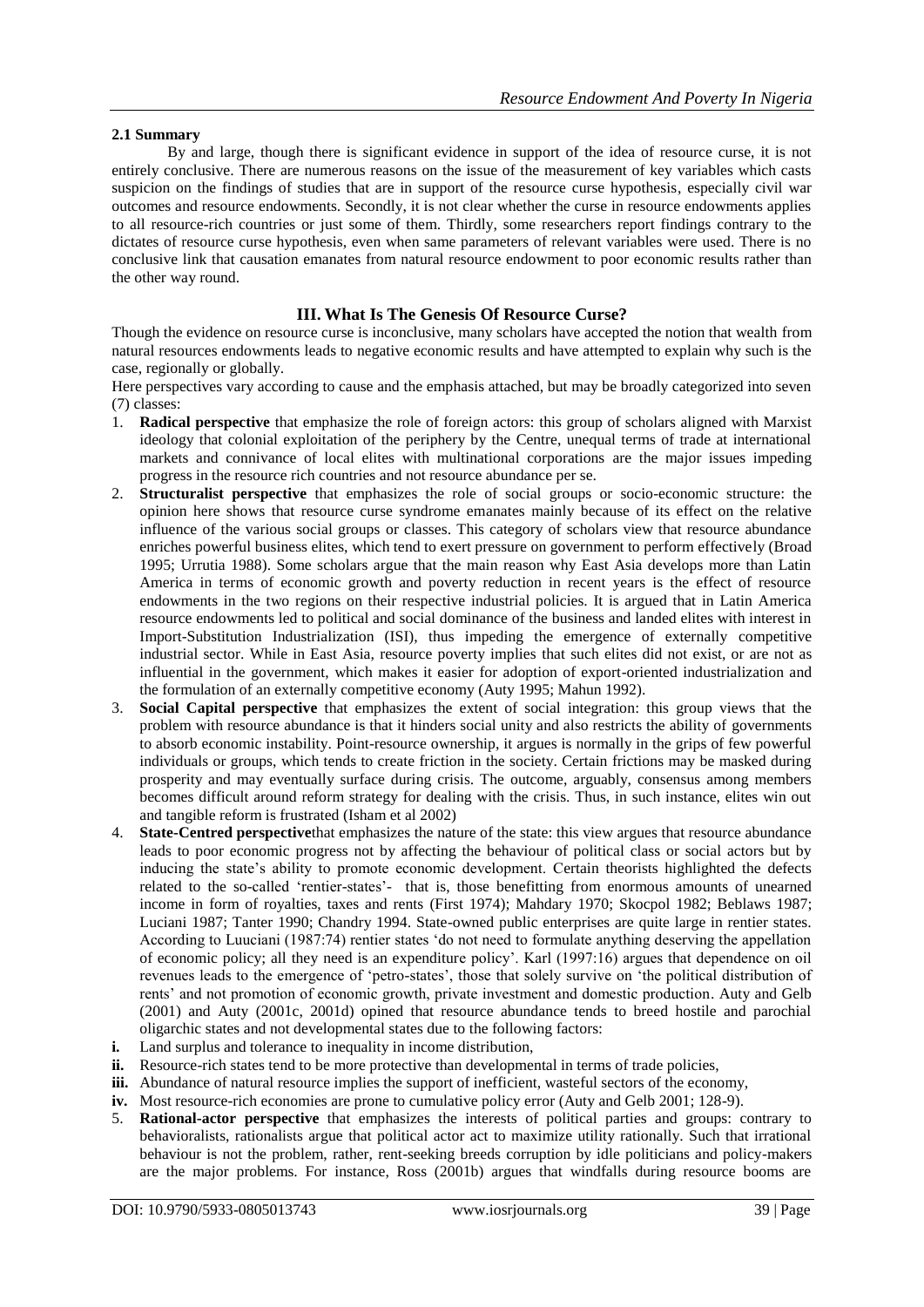literally squandered. Only rational political elites could seize the rent windfall and utilize it positively. Also, Ascher (1999) viewed that resource curse or abuse became evident when political elites directs resources meant for overall economic development onto other parochial, sectional and controversial rent-seizing programmes. Robinson et al (2002) argues that rent-seizing tend to downgrade economic progress.

- 6. **Behavioralist perspective** that emphasizes emotional or irrational behaviour on the part of political actors: this view argues that resource abundance tends to breed variants of irrational and emotional behaviour on the part of the political class, which leads to inefficient decisions and policies. That is, it breeds shortsightedness, laziness and excessive exuberance among political class. Such views are are reflected in the works of Machiavelli, Montesquieu, Mill and Smith. As in the works of Levin (1960), Nurske (1958) and Wallace (1960).
- 7. **Econometric perspective** that emphasize the role of economic mechanisms.

## **3.1 Economic Mechanism**

Earlier studies of performance of resource endowed economies shows that causal relationship between abundance and performance were basically economic in principle. Prebisch (1950) and Singer (1950), for instance, opined that declining terms of trade suffered by resource-rich economies is the reason for their poor economic growth and development. Other researchers such as Levin (1960) and Nurske (1958) argued that instability in international commodity prices were the causes of poor economic growth in resource-rich economies. Hirchman (1958) argued that the issue was the 'enclave' nature of resource activities and multinational corporations in these sectors basically repatriate gains and not reinvesting them in the resource economy. This capital flight made the process of development very challenging. Also, the issue of 'Dutch Disease' has been attributed to be responsible for this woes – a situation in which a resource boom leads to appreciation of the real exchange rate which in turn harms manufacturing and industry in the resource-rich economies, (Bruno and Sachs, 1982) and (Corden and Neary, 1982).

Much of such views cannot be taken for granted. Recent studies on commodity prices show that though overall market prices nosedived during the twentieth century, this was attributed exclusively to fall in prices of goods exported by the rich countries. Some studies show that instability in export prices could be useful to exporters so long as it can encourage private investment because investors tend to shield self against future price volatility.

Other scholars argue that instability in export prices does not harm exporters, though is not clearly shown that exporters of primary goods get harmed as well. For instance, Hirchman (1958), views the economic linkages of the resource curse and the 'Dutch Disease' hypothesis. However, Hirchman (1958) also shows that government could take full control of the situation if there exist a political will. Interestingly, this issue points that these negative effect prevails more through political than economic processes.

Thus, most studies on nexus between natural resource abundance and economic performance (poverty) has given more consideration to political manipulation in handling the scenario. In certain instance, resource curse studies incorporate ideas from political scientists, especially neoclassical political economy and the new institutionalism (Auty 2001c, 2001d; Torvik, 2002). Also, debate on resource curse incorporates issues such as behavioralism, Marxism, Public Choice Theory, Structuralism/Dependency Theory and Fiscal Social Systems, most of which appreciates the power of political factors in moulding economic outcomes.

By and large, the consensus among scholars is that poor economic management and not resource abundance is the genesis of underdevelopment in most resource-rich economies (Mitra 1994, Karl 1997, Ascher 1999, Usui 1997).

These viewpoints shows that resource-abundant countries eventually got compelled into the global capitalist system, a phenomenon in which the interests of the less developed countries are relegated to the background and those of the rich countries are promoted, which in turn hinders real economic prosperity and genuine development in the poor countries.

Perelman (2003) argues that resource abundance turns a poor country into a prey and a target for the rich nations. The outcome, according to dependency theorists, is that governments in resource-rich countries are allowed to perpetrate fraud and economic sabotage to their states so long as they give respect and obedience to the dominant nations, (Bellamy, 2004; Amin, 2001).

# **IV. Panacea To The Paradox Of Resource Curse**

Most literature on the paradox of resource curse contains varieties of recommendations aimed at helping affected countries get out of the woods. For instance, Sarraf and Jiwandi (2001) emphasize adoption of sensible macroeconomic policies, minimum external and domestic debts, maximum budget surpluses, minimum inflation and competitive exchange rates. Also, Ussui (1997) and Mikesell (1997) argue that competitive exchange rate and cogent macroeconomic policies could help resource-rich countries in stemming the tide of the 'Dutch Disease'. However, Auty (1994) and Collier (2000) emphasize the need for diversifying the economy on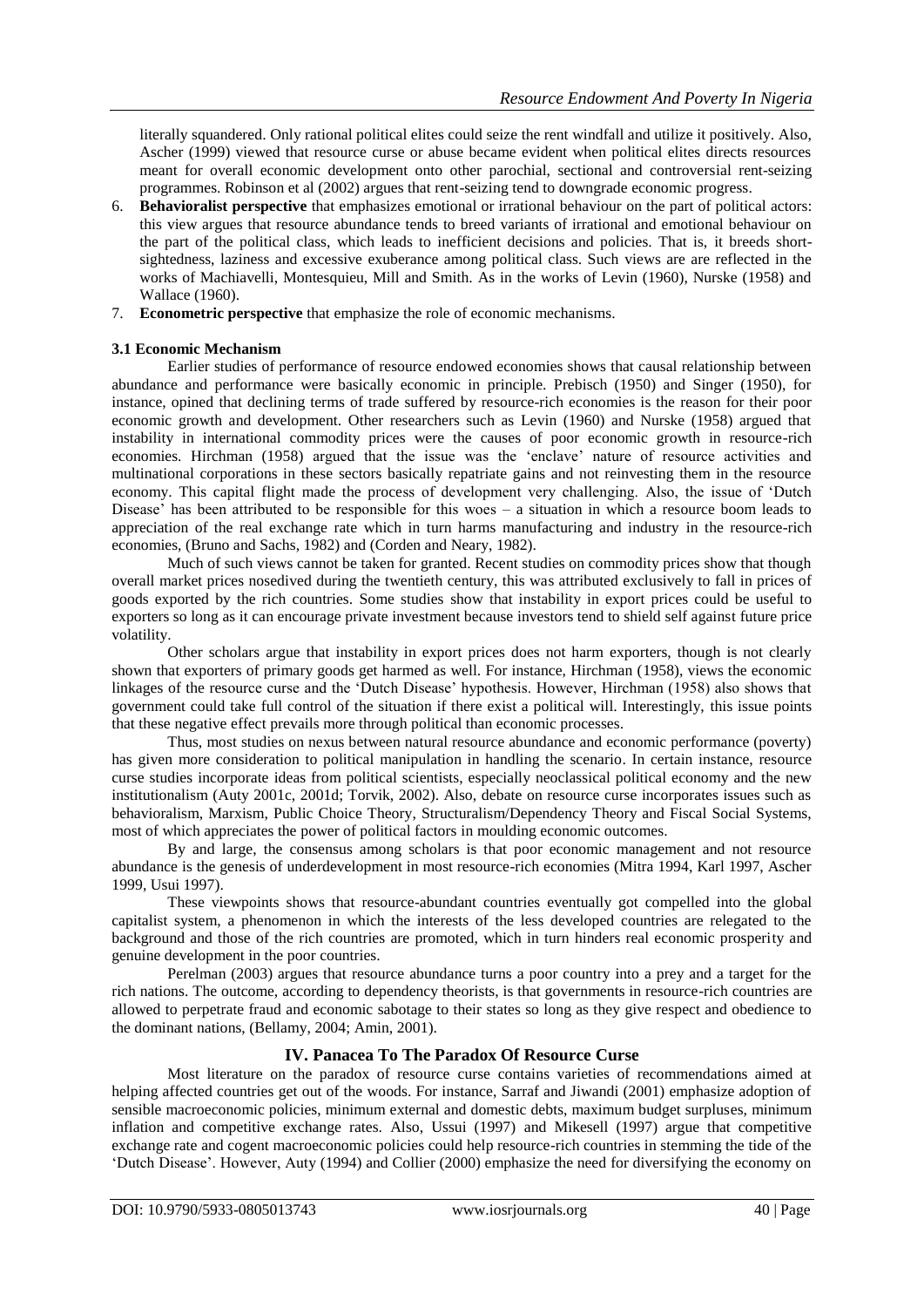order to minimize dependence on primary resources by setting p industries and adding value to their natural resource and thereby creating employment for the population.

A second category of scholars emphasized the importance of political and social changes in order to overcome the menace of resource curse. Here it is argued that economic policies become functional only if and when social and political environments are transformed. For instance, Mitra (1994) argues in line with the Behavioralist view that governments in resource-rich countries deliberately perpetuate resource curse and such could only bend when there is a change in policies and ideas of elites in these countries. That is, elites need to view booms and prosperities as temporary phenomena and the rents thereof as unreliable event so as to halt the excitement and euphoria that normally accompanies boom. Karl (1997), Auty (2001b) and Pearce (2005) view from rational-actor and state-centred opinion and argued that in order to end resource curse, countries need to build state capacity and functional institutions which could then accelerate policy reforms across the system.

A third category of scholars argue that the state needs to be ignored. Instead of efforts to boost the state, rents and royalties should be distributed across board directly to citizens (Sala-i-Martin and Subramanian, 2000). Such system could reduce tension and eliminate opportunities for corruption and mismanagement. However, Ross (2001b) countered that if rents and royalties are transferred to the population, the state may use taxation to retrieve a significant share of it even though it is feasible.

A fourth category of scholars suggested the use of privatization strategy in resource abundant countries. For instance, Ross (2001b) argues that privatization could end the issue of 'rent-seizing'.Weinthal and Jones Luang (2001) suggested that privatizing natural resource sector to domestic private interests tend to be more viable than selling off to foreign interests, especially in the absence of effective tax policies in most resourcerich countries. This strategy has the ability of curbing the menace of capital flight to foreign countries.

A fifth category of scholars argue that the international multinational organizations have the power to come up with strategy that could end resource curse. Though, efforts to regulate international commodity prices have consistently failed, and few see this idea as a good one (Ross, 2001b).

# **V. Poverty In Nigeria**

The incidence of poverty in Nigeria is estimated at about 40% of the population of about 200 million people. According to the *Nigeria Economic Report* as released by the World Bank in 2014, the growth rate of the economy is put at 7.4% of GDP. Lack of data on the informal sector of the economy (about 60%) makes it difficult to comprehend the extent of poverty in the system. Ethnic conflicts, income inequality and political tension tend to intensify abject poverty among the population.

Nigeria has been an unfortunate development story (Sala-i-Martin, 2003). In terms of every parameter, Nigeria's performance since independence has been a failure. By 1970, Nigeria's per capita GDP stood at US\$1.113 and estimated to remain at US\$1.084 by the year 2000. This data puts Nigeria among the 15 poorest nations in the world for which data are available.

In terms of poverty and income distribution, the situation is even worse. Between 1970 and 2000, the percentage of the population living on less than US\$1.00 per day increased from about 36% to almost 70% of the population.

Also, income distribution crashed sharply during the 30 year period between 1970 and 2000. Data for 1970, 1980, 1990 and 2000 shows the two tails of the Gini Diagram got flattened, indicating an increase in inequality between the rich and the poor.

These patterns coincided with the advent of oil revenues in the Nigerian economy. In a period of about 35 years, Nigeria's cumulative oil revenues (net) stood at US\$350 billion at 1995 prices. In 1965, when oil revenue was US\$33 billion, GDP per capita stood at US\$245. By the year 2000, when revenues hit US\$325 billion, GDP per capita remained at 1965 levels. Literally, all the revenues from oil – about US\$350 billion, did not have any meaningful impact on poverty and raising the living standards in Nigeria. Rather, it tended to negate the living standards of the people.

## **VI. Conclusion**

On the balance, natural resource endowments such as oil, minerals and gas deposits may not necessarily be a curse to a nation. The culture of waste and Dutch Disease, especially in the Third World where functional institutions are literally non-existent, tends to add weight to the issue of resource curse. Corruption and parochialism especially among the political elites has been the major force which perpetuates abject poverty in resource-rich countries and Nigeria in particular.

Remedies for the problem include sound macroeconomic policies, trade liberalization, privatization, effective financial sector and a vibrant foreign policy to attract foreign direct investments. Strengthening of institutions within the system could minimize waste and corruption which in turn could make revenues from natural resource endowment useful and beneficial to the generality of the people.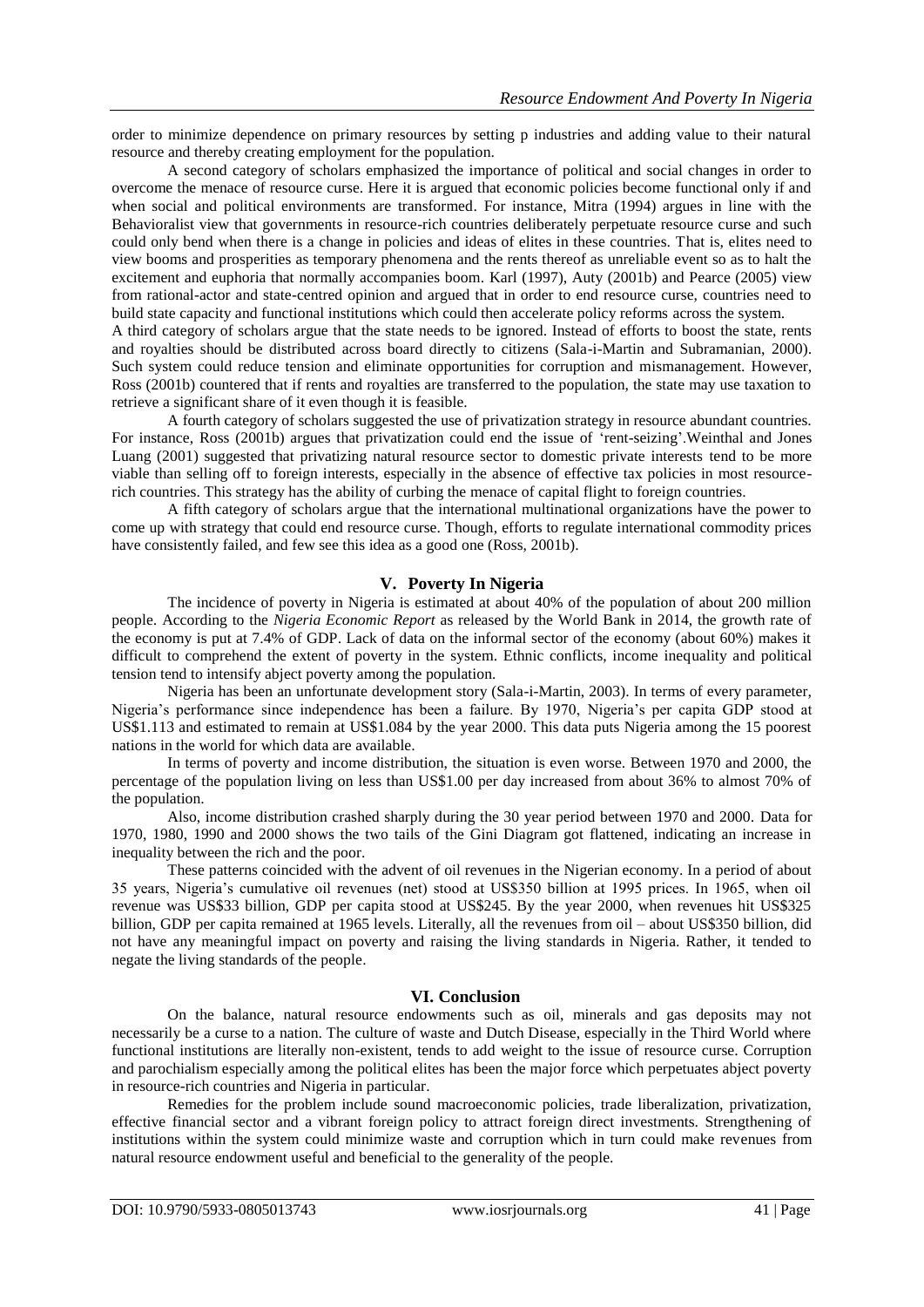#### **Bibliography**

- [1]. Amin, S. (2001) 'Imperialism and Globalization', Monthly Review 53.2 (June): 1–17
- [2]. Auty, R. (1993) Sustaining Development in Mineral Economies: The Resource Curse Thesis,London: Routledge
- [3]. Auty, R. (2001a) 'Introduction and Overview' in R. Auty (ed.), Resource Abundance and
- [4]. Economic Development, Oxford: Oxford University Press: 3–16
- [5]. Auty, R. (2001c) 'The Political Economy of Resource Driven Growth', European EconomicReview 45.4–6: 839–46
- [6]. Auty, R. (2001d) 'Transition Reform in the Mineral-Rich Caspian Region Countries', Resources Policy 27: 25–32
- [7]. Auty, R. (1995) 'Industrial Policy, Sectoral Maturation and Postwar Economic Growth in Brazil: The Resource Curse Thesis', Economic Geography 71.3: 257–72
- [8]. Auty, R. (1994) 'Industrial Policy Reform in Six Large Newly Industrializing Countries: The
- [9]. Resource Curse Thesis', World Development 22.1 (January): 11–26 [10]. Auty, R. and Gelb, A. (2001) 'The Political Economy of Resource-A
- Auty, R. and Gelb, A. (2001) 'The Political Economy of Resource-Abundant States', in R.
- [11]. Auty (ed.), Resource Abundance and Economic Development, Oxford: Oxford University Press: 126–44
- [12]. Ascher, W. (1999) Why Governments Waste Natural Resources: Policy Failures in Developing Countries, Baltimore: The Johns Hopkins University Press
- [13]. Balassa, B. (1980); The Process of Industrial Development and Alternative Development Strategies, Princeton: Princeton University [14]. Bannon, I. and Collier, P. (2003) 'Natural Resources and Conflict: What We Can D [14]. Bannon, I. and Collier, P. (2003) 'Natural Resources and Conflict: What We Can Do', Chapter 1 in I.
- [15]. Bannon and P. Collier (eds), Natural Resources and Violent Conflict: Optionsand Actions, Washington, DC: World Bank
- [16]. Bellamy, Foster J. and Clark, B. (2004) 'Ecological Imperialism: The Curse of Capitalism', Socialist Register 2004: 186–201
- [17]. Beblawi, H. (1987) 'The Rentier State in the Arab World', in H. Beblawi and G. Luciani (eds), The Rentier State: Volume II, London: Croom Helm
- [18]. Bruno, M. and Sachs, J. (1982) 'Energy and Resource Allocation: A Dynamic Model of the "Dutch Disease"', Review of Economic Studies XLIX: 845–59
- [19]. Broad, R. (1995) 'The Political Economy of Natural Resources: Cases of the Indonesian and
- [20]. Philippine Forest Sectors', Journal of Developing Areas 29.3: 317–39
- [21]. Collier, P. and Hoeffler, A.((2002) The Political Economy of Secession, 23 December, Washington, DC: Development Research Group, World Bank
- [22]. Higgins, B. (1968); Economic Development: Problems, Principles, and Policies, New York: WW Norton and Company
- [23]. Collier, P. and Hoeffler, A (2000) Greed and Grievance in Civil War, 26 April, Washington, DC: World Bank[,http://worldbank.org/research/conflict/papers/greedhtm](http://worldbank.org/research/conflict/papers/greedhtm)
- [24]. Chaudhry, K. (1994) 'Economic Liberalisation and the Lineages of the Rentier State',Comparative Politics 27 (October): 1–25
- [25]. Corden, W. and Neary, J. (1982), 'Booming Sector and De-Industrialisation in a Small Open Economy', The Economic Journal 92 (December): 825–48
- [26]. Collier, P. and Hoeffler, A.(1998) 'On Economic Causes of Civil War', Oxford Economic Papers No 50: 563–73
- [27]. Doyle, M. and Sambanis, N. (2000) 'International Peacebuilding: A Theoretical and Quantitative Analysis', American Political Science Review 94.4: 779–801
- [28]. Drake, P. (1972); 'Natural Resources Versus Foreign Borrowing in Economic Development', The Economic Journal 82 (327) (September): 951–62
- [29]. Fearon, J. (2004) 'Why Do Some Civil Wars Last So Much Longer Than Others', Journal of Peace Research 41.3: 275–301
- [30]. First, R. (1974) Libya: The Elusive Revolution, Harmondsworth: Penguin Gelb, A. and Associates (1988) Oil Windfalls: Blessing or Curse, New York: Oxford University Press
- [31]. Gylfason, T., Herbertsson, T.T. and Zoega, G (1999) 'A Mixed Blessing: Natural Resources and Economic Growth', Macroeconomic Dynamics 3: 204–25
- [32]. Isham, J., Woolcock, M., Pritchett, L. and Busby, G. (2002) 'The Varieties of Rentier Experience: How Natural Resource Export Structures Affect the Political Economy of Economic Growth', Worldwide Web document, available [www.middlebury.edu/NR/rdonlyres/23035072-BFD1-43A1-923C9](http://www.middlebury.edu/NR/rdonlyres/23035072-BFD1-43A1-923C)9CF11831F32/0/0308.pdf
- [33]. Karl, T.L. (1997) The Paradox of Plenty: Oil Booms and Petro-States, Berkeley, Los Angeles and London: California University Press
- [34]. Krueger, A. (1980); 'Trade Policy as an Input to Development', American Economic Review 70.2
- [35]. Luciani, G. (1987), 'Allocation vs. Production States: A Theoretical Framework', in H. Beblawiand G. Luciani (eds), The Rentier State: Volume II, London: Croom Helm
- [36]. Lewis, A. (1955); The Theory of Economic Growth, Homewood, Illinois: R.D. Irwin [37]. Leite, C. and Weidmann, J. (1999) Does Mother Nature Corrupt? Natural Resources,Corruption, and, Economic Growth, IMF Working Paper WP/99/85, Washington, DC:International Monetary Fund
- [38]. Levin, J. (1960) The Export Economies: Their Pattern of Development in HistoricalPerspective, Cambridge: Harvard University Press
- [39]. Mahdavy, H. (1970) 'The Patterns and Problems of Economic Development in Rentier States' in M. Cook (ed.), Studies in the Economic History of the Middle East, London: Oxford University Press: 428–67
- 
- [40]. Mahon Jr., J. (1992) 'Was Latin America Too Rich to Prosper?', Journal of DevelopmentStudies 28.2 (January): 241–63 [41]. Mikesell, R. (1997) 'Explaining the Resource Curse, With Special Reference to MineralExporting Countries', Resources Policy 23.4: 191–9
- [42]. Mitra, P. (1994) Adjustment in Oil-Importing Developing Countries: A Comparative Economic Analysis, Cambridge: Cambridge University Press
- [43]. Nankani, G. (1979), Development Problems of Mineral Exporting Countries, Staff Working Paper 354 (August), Washington, DC: World Bank
- [44]. Neumayer, E. (2004). 'Does the "Resource Curse" Hold for Growth in Genuine Income as Well?', World Development 32.10: 1627–40
- [45]. Nurske, R. (1958) 'Trade Fluctuations and Buffer Policies of Low-Income Countries', Kyklos11.2: 141–4
- [46]. Perelman, M. (2003), 'Myths of the Market', Organization and Environment 16.2 (June): 168–226
- [47]. Pearce, J. (2005) 'Policy Failure and Petroleum Predation: The Economics of Civil War Debate Viewed "From the War Zone"', Government and Opposition 40.2: 152–80
- [48]. Prebisch, R. (1950) The Economic Development of Latin America and its Principal Problems, Lake Success, NY: United Nations
- [49]. Robinson, J., Torvik, R. and Verdier, T. (2002) Political Foundations of the Resource Curse, Centre For Economic Policy Research Discussion Paper Series No 3422